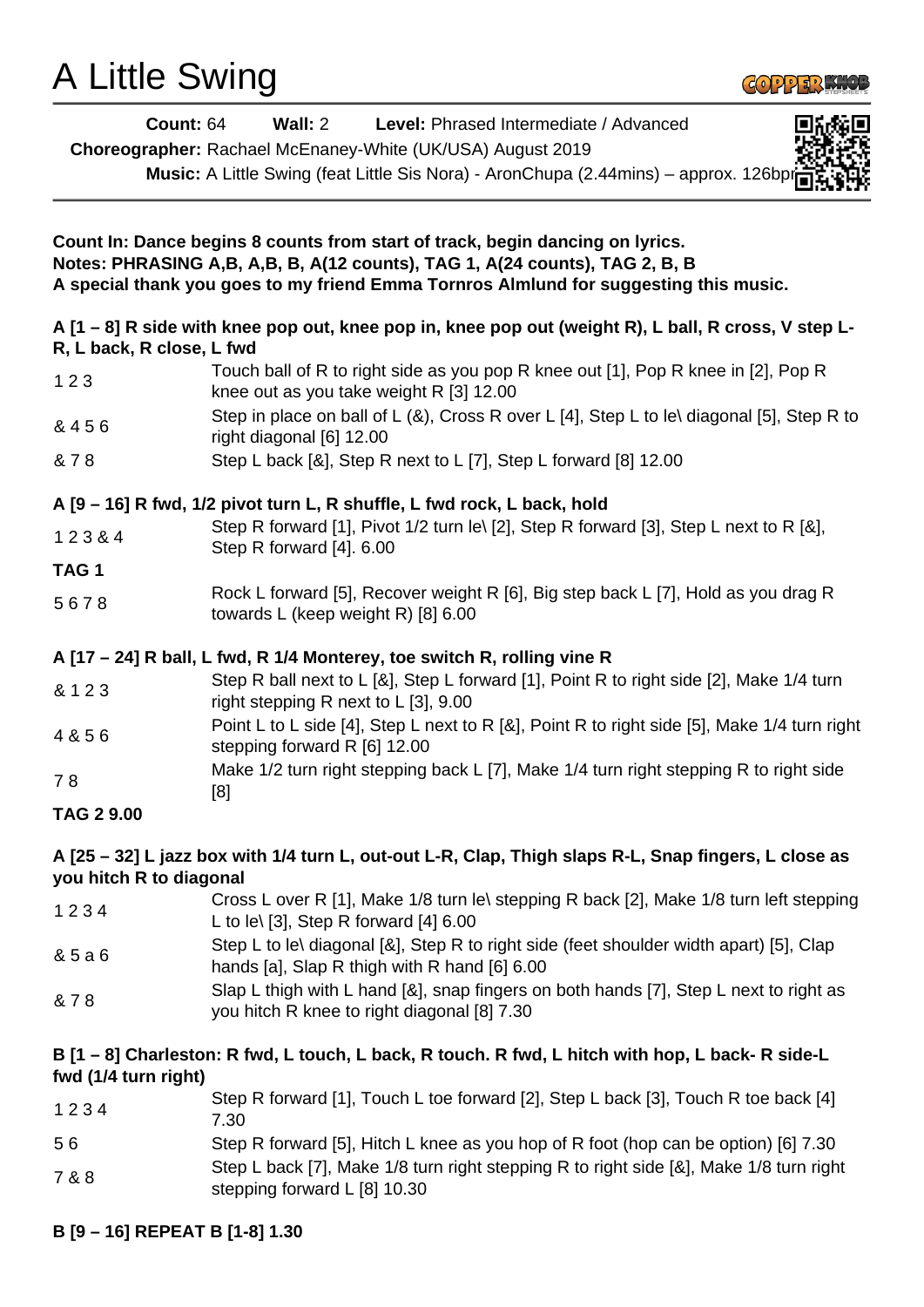## **B [17 – 24] R Dorothy, L Dorothy, R fwd rock, R chasse (extended into next 8)**

- 1 2 &3 4 Step R to right diagonal [1], Lock L behind R [2], step R to right diagonal [&], Step L to le\ diagonal [3], Lock R behind L [4] 1.30
- & 5 6 Step L to le\ diagonal [&], Rock R forward [5] Recover weight L [6] 1.30
- 7 & 8 Make 1/8 turn right stepping R to right side [7], Step L next to R [&], Step R to right side [8] 3.00

## **B [25 – 32] L close, R side rock, R cross, L side, R heel, R ball, L fwd rock, L back, 1/8 turn R side, L cross**

| & 1 2 | Step L next to R [&] Rock R to right [1], recover weight L [2] 3.00                                      |
|-------|----------------------------------------------------------------------------------------------------------|
| 3 & 4 | Cross R over L [3], Step L to le\ side [&] Touch R heel to right diagonal (body facing<br>4.30) [4] 4.30 |
| & 56  | Step in place on ball of R [&], Rock L forward [5], Recover weight R [6] 4.30                            |
| 7 & 8 | Step back L [7] Make 1/8 turn right stepping R to right side [8], Cross L over R [8]<br>6.00             |

#### **START AGAIN - HAVE FUN**

**TAG 1: The 3rd (me you dance part A (music changes you will hear it), dance the first 12 counts of the tag - up to the shuffle.**

**The shuffle will actually slow down, after the shuffle you will do the steps below…. Please note the count is VERY rough as there is no beat at all and just a vocal which is at a complete different tempo to the dance, I have added the lyric it will hit.**

**"There's a place for you my friend, there's a way for you my friend. Just, show, her, some…"**

- 5 6 7 8 Make 1/2 turn right stepping back L [5], make 1/2 turn right stepping forward R [6], point L to left side [7], hold (long) [8] 6.00
- & 1 2 Step L to left side [& "there's a"], cross rock R over L [1 "place], recover weight L [2 "you"], step R to right side 6.00
- & 3 4 Step R to right side [& "my"], cross rock L over R [3 "friend"], hold [4] 6.00
- & 5 6 Recover weight R [& "there's a"], step L to left side [5 "way"], cross R over L [6 "you"] 6.00
- & 7 8 Step L to left side [& "my"], cross R behind L as you sweep L [7 "friend"], hold continue sweeping L [8] 6.00
- 1 2 3 Cross L behind R [1], unwind a full turn left keeping weight L [2,3] There are no lyrics during these 3 ISH counts 6.00
- 4 Step R to right side (feet shoulder width apart weight on both feet) [4 "Just"] 6.00
- 5 6 Take R hand forward and up above head, fingers spread palms facing up [5
- "Show"], Repeat with L hand [6 "Her"] 6.00
- 7 8 Bring both arms down slowly closing fists [7,8 "Some"] 6.00

## **PART A On the word "Swing" the beat kicks back in for you to dance part A - into Tag 2.**

## **TAG 2:**

**After Tag 1 you will go into Part A facing the back, you will hear the music building up to something. Dance the first 24 counts of Part A, this will take you up to and include the rolling vine right (just before the L jazz box). Add the following counts below and then continue with part B twice.**

## **Again the counts are very 'ish', you really have to listen to the music.**

- 1 2 3 Cross L over R [1], Make 1/8 turn le\ stepping R back [2], Make 1/8 turn le\ stepping L to le\ [3] 12.00
- 4 5 6 7 Cross R over L [4], unwind a full turn le\ slowly with knees slightly bent [5, 6, 7] 12.00 8 1 2 Step R a big step to right side [8] slowly drag L towards R (weight remains R) [1, 2],
- drop head down looking at floor [3] 12.00
- 3 4 Drop head down looking at floor [3] 12.00